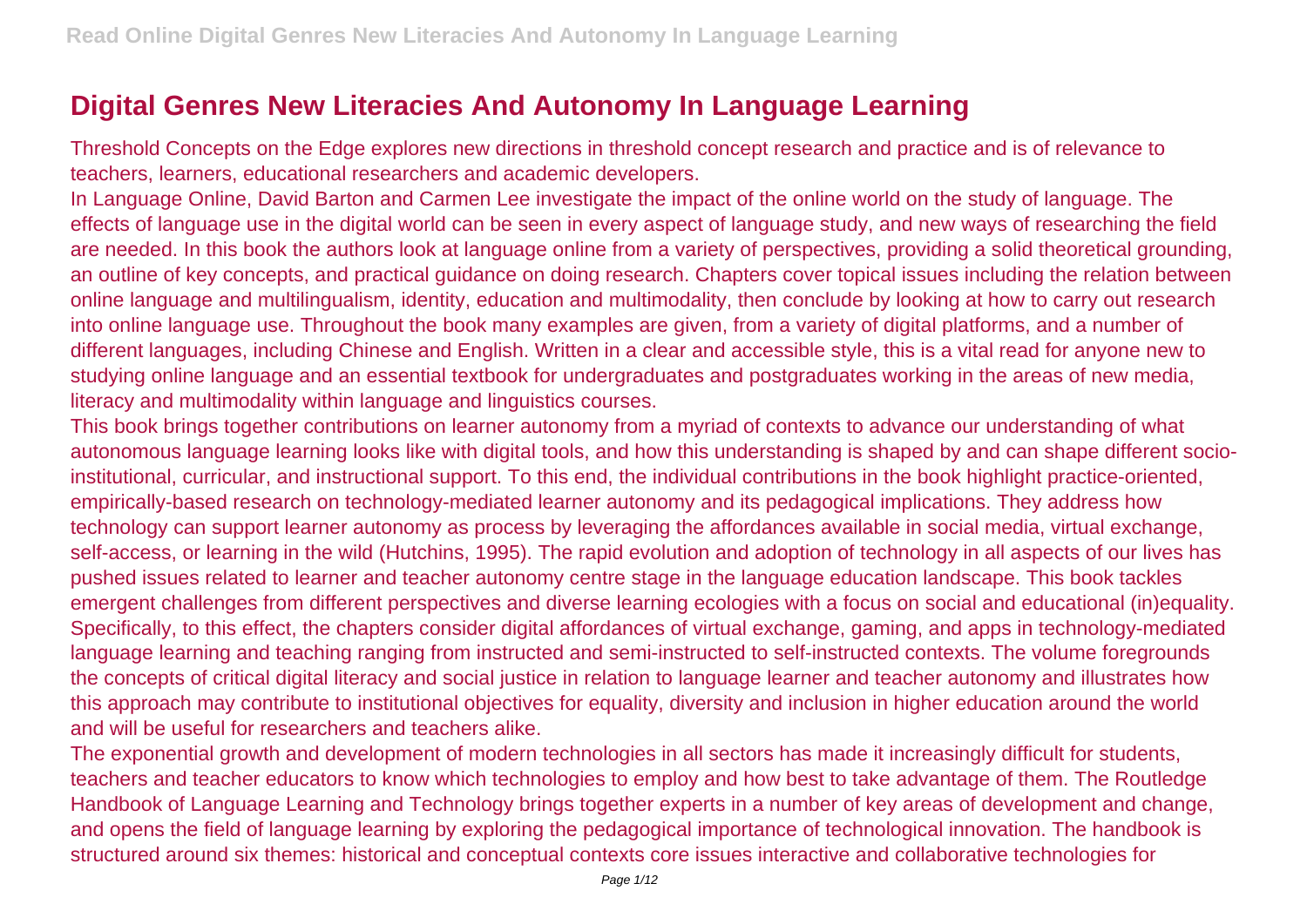language learning corpora and data driven learning gaming and language learning purpose designed language learning resources. Led by fundamental concepts, theories and frameworks from language learning and teaching research rather than by specific technologies, this handbook is the essential reference for all students, teachers and researchers of Language Learning and TESOL. Those working in the areas of Applied Linguistics, Education and Media Studies will also find this a valuable book. A student's avatar navigates a virtual world and communicates the desires, emotions, and fears of its creator. Yet, how can her writing instructor interpret this form of meaningmaking? Today, multiple modes of communication and information technology are challenging pedagogies in composition and across the disciplines. Writing instructors grapple with incorporating new forms into their curriculums and relating them to established literary practices. Administrators confront the application of new technologies to the restructuring of courses and the classroom itself. Multimodal Literacies and Emerging Genres examines the possibilities, challenges, and realities of mutimodal composition as an effective means of communication. The chapters view the ways that writing instructors and their students are exploring the spaces where communication occurs, while also asking "what else is possible." The genres of film, audio, photography, graphics, speeches, storyboards, PowerPoint presentations, virtual environments, written works, and others are investigated to discern both their capabilities and limitations. The contributors highlight the responsibility of instructors to guide students in the consideration of their audience and ethical responsibility, while also maintaining the ability to "speak well." Additionally, they focus on the need for programmatic changes and a shift in institutional philosophy to close a possible "digital divide" and remain relevant in digital and global economies. Embracing and advancing multimodal communication is essential to both higher education and students. The contributors therefore call for the examination of how writing programs, faculty, and administrators are responding to change, and how the many purposes writing serves can effectively converge within composition curricula.

Listening is now regarded by researchers and practitioners as a highly active skill involving prediction, inference, reflection, constructive recall, and often direct interaction with speakers. In this new theoretical and practical guide, Michael Rost and JJ Wilson demonstrate how active listening can be developed through guided instruction. With so many new technologies and platforms for communication, there are more opportunities than ever before for learners to access listening input, but this abundance leads to new challenges: how to choose the right input how to best use listening and viewing input inside and outside the classroom how to create an appropriate syllabus using available resources Active Listening explores these questions in clear, accessible prose, basing its findings on a theoretical framework that condenses the most important listening research of the last two decades. Showing how to put theory into practice, the book includes fifty innovative activities, and links each one to relevant research principles. Sample audio recordings are also provided for selected activities, available online at the series website www.pearsoned.co.uk/rostwilson. As a bridge between theory and practice, Active Listening will encourage second language teachers, applied linguists, language curriculum coordinators, researchers, and materials designers to become more active practitioners themselves, by more fully utilising research in the field of second language listening.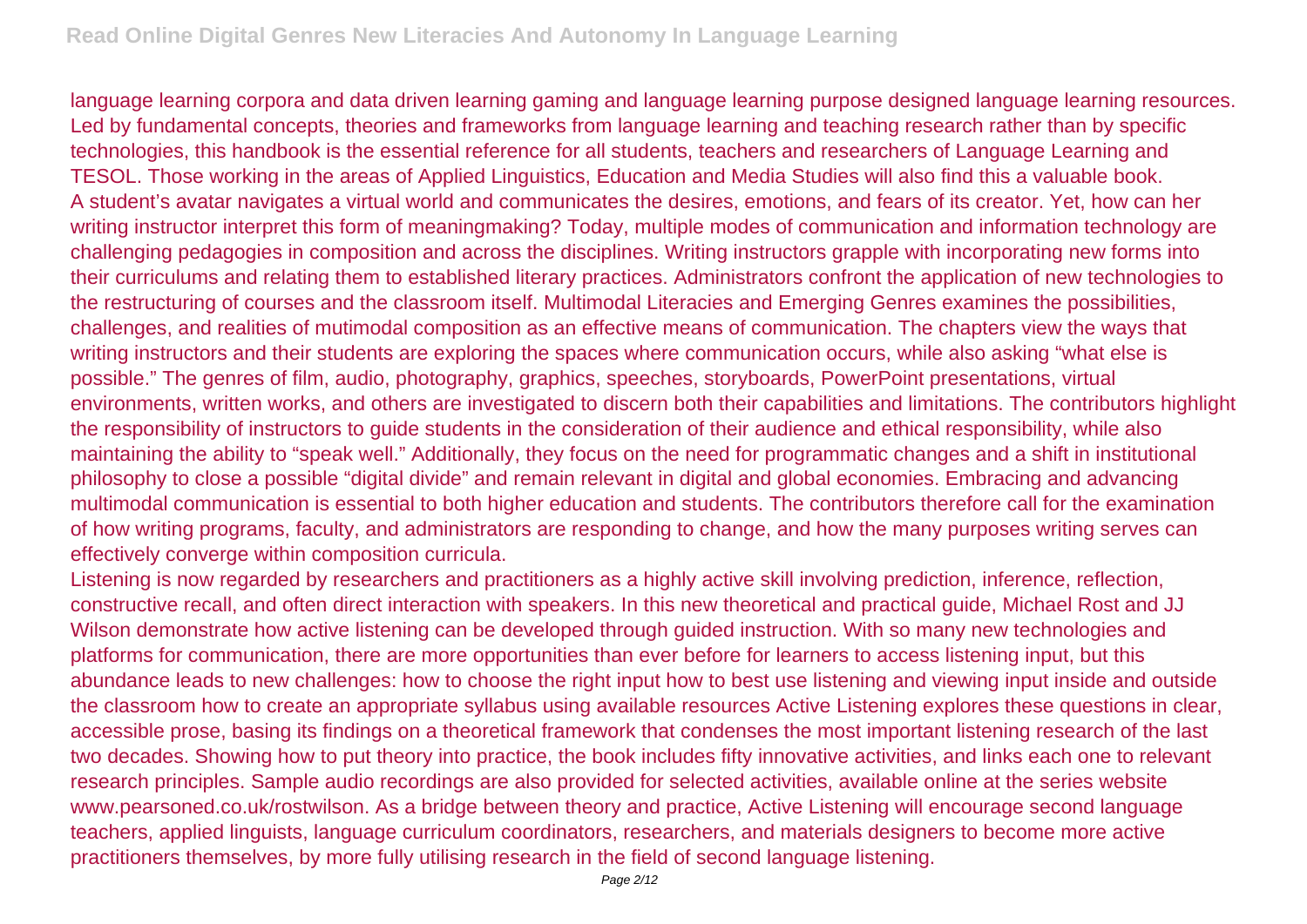This work builds on the assumption that language learning and teaching needs to be made more relevant to the 'glocalised' digital world we live in. Its authors argue that staff in Higher Education (HE) must prepare students for effective online interaction and explores the digital, linguistic and critical intercultural components of 'global citizenship'. The book pivots around an innovative research study; linguistic politeness frameworks are revisited to analyse the written online exchanges on an Online International Learning (OIL) - or intercultural telecollaborative - project between the UK and France.Through the use of cyberpragmatics, and inspired by Meyer and Land's 'threshold concept pedagogy', the authors examine the challenges and solutions identified by an 'expert student' in managing rules of engagement and intercultural awareness when interacting online. This book will appeal to students and scholars of applied linguistics, education, sociolinguistics and intercultural communication, and provide a valuable resource for teacher trainers, language teachers and educators across the world.

With the unrelenting spread of globalization, the English language has been firmly established as the Lingua Franca. Now more than ever, the importance of learning English is paramount within nearly all professional and educational sectors. English for Specific Purposes (ESP) has long been accepted as an effective method for teaching English as a foreign language. In recent years, it has experienced an increasing presence in secondary and tertiary education across the globe. This is predominantly due to its learner-centered approach that focuses on developing linguistic competence in the student's specific discipline, may that be academics, business or tourism, for example. Positioning English for Specific Purposes in an English Language Teaching Context attempts to present and define the relevance and scope of ESP within English Language teaching. From mobile phones as educational tools to the language needs of medical students, the contributors to this volume examine and propose different epistemological and methodological aspects of ESP teaching. Its unique approach to ESP marks this volume out as an important and necessary contribution to existing ESP literature, and one that will be of use to both researchers and practitioners of ESP. Even the youngest readers and writers in today's classrooms can benefit enormously from engagement with a wide range of traditional and nontraditional texts. This teacher-friendly handbook is packed with creative strategies for introducing K–3 students to fiction, poetry, and plays; informational texts; graphic novels; digital storytelling; Web-based and multimodal texts; hip-hop; advertisements; math problems; and many other types of texts. Prominent authorities explain the research base underlying the book's 23 complete lessons and provide practical activities and assessments for promoting decoding, fluency, comprehension, and other key literacy skills. Snapshots of diverse classrooms bring the material to life; helpful reproducibles are included. Over the last few decades, the use of virtual technologies in education, including foreign/second language instruction, has developed into a substantial field of study. Through virtual technologies, language learners can develop metacognitive and metalinguistic skills, and they can practice the language by interacting with real/virtual users or virtual objects, a very important issue for language learners who have no or little contact with native or target language speakers outside the classroom. Assessing the Effectiveness of Virtual Technologies in Foreign and Second Language Instruction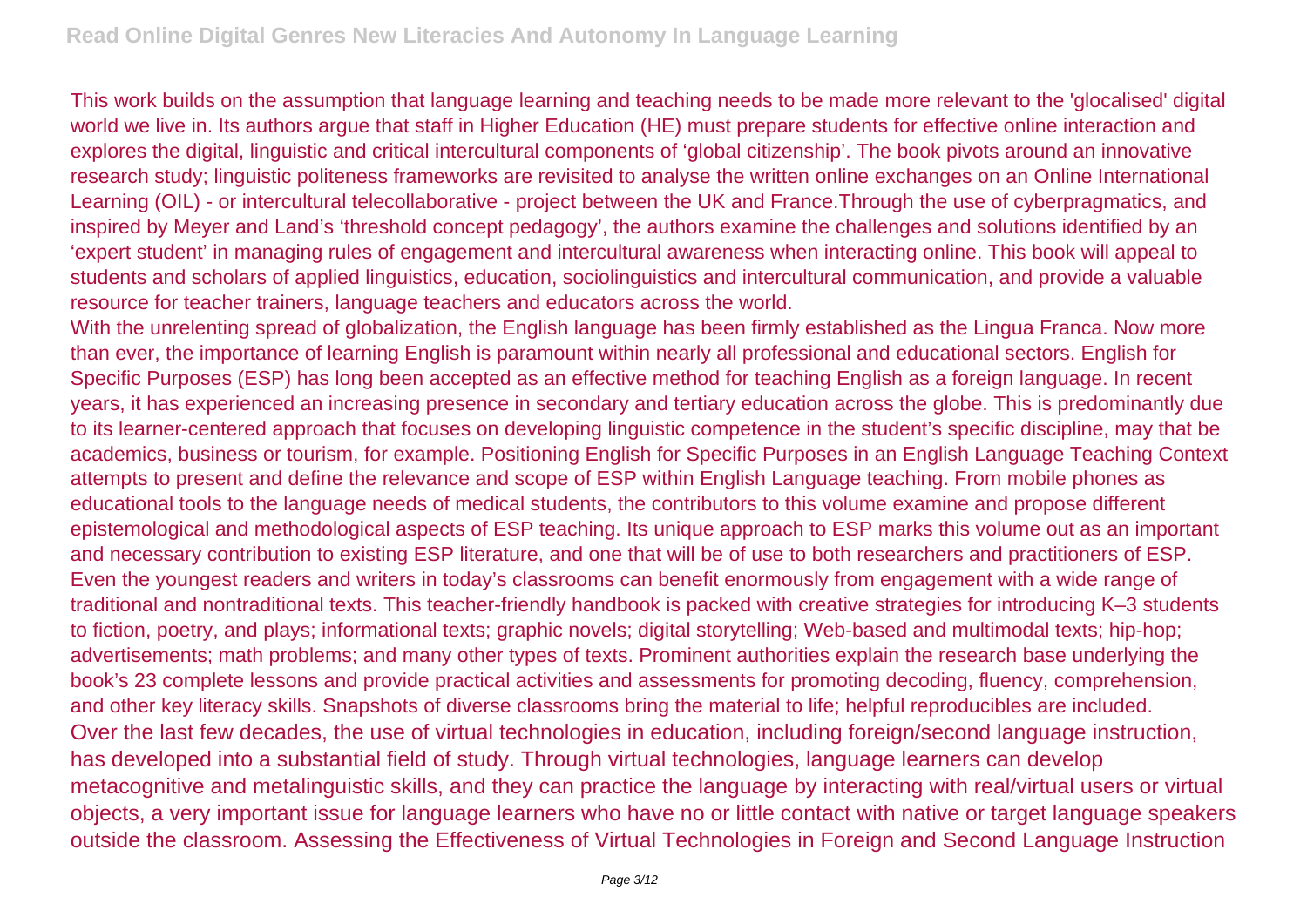provides emerging research exploring the theoretical and practical aspects of virtual technologies and applications in engaging language learners both within and outside the classroom. Featuring coverage on a broad range of topics such as game-based learning, online classrooms, and learning management systems, this publication is ideally designed for academicians, researchers, scholars, educators, graduate-level students, software developers, instructional designers, linguists, and education administrators seeking current research on how virtual technologies can be utilized and interpreted methodologically in virtual classroom settings.

This timely new edition explores new literacies, knowledge and classroom practices in light of growing electronic information and communication techniques.

Empowering learners for life requires a fundamental shift in higher education curriculum design. New priorities, pedagogies, technologies, spaces, and assessment strategies are required to enable learners to take ownership of their learning. "Student-centeredness" concepts are still prescriptive in nature as most decisions on curriculum, assessment, teaching, and learning approaches are still teacher-centric. Teachers are developing student-centered learning environments without the involvement of the learners in the planning, decision making, and/or design process. In addition, some lecturers are still practicing the traditional approaches of content delivery and conventional assessment methods rather than experimenting with innovative practices suited for student-centered approaches. Therefore, there is an ongoing need for research focused on the importance and effectiveness of a paradigm shift in education that involves student-teacher partnerships, fueled by innovative teaching and learning designs, where students take an active role and contribute as partners in learning. Transforming Curriculum Through Teacher-Learner Partnerships captures experiences and evidence among teachers in exploring the possibility of active student participation in curriculum design, delivery, and assessment through teacher-learner partnership. The chapters address issues of teacher-learner partnerships in designing the learning environment and how student-centered methods create resilient, adaptable, and future-capable learners. While highlighting topics within this scope such as learner autonomy, learning performance, self-efficacy, and teaching pedagogy, this book is ideally intended for teachers, administrators, teacher educators, practitioners, stakeholders, researchers, academicians, and students interested in issues related to the teacher-learner partnership. The exponential growth in the amount and complexity of information transmitted and shared on the Internet and the capabilities afforded by new information technologies result in the continuous emergence of new genres and new literacy practices that call for new models of genre analysis and new approaches to teaching literacy and language, where language learning autonomy has to take centre stage. Any pedagogical approach which seeks to develop autonomy in online language learning should also be concerned with the development of new literacies, with raising an awareness of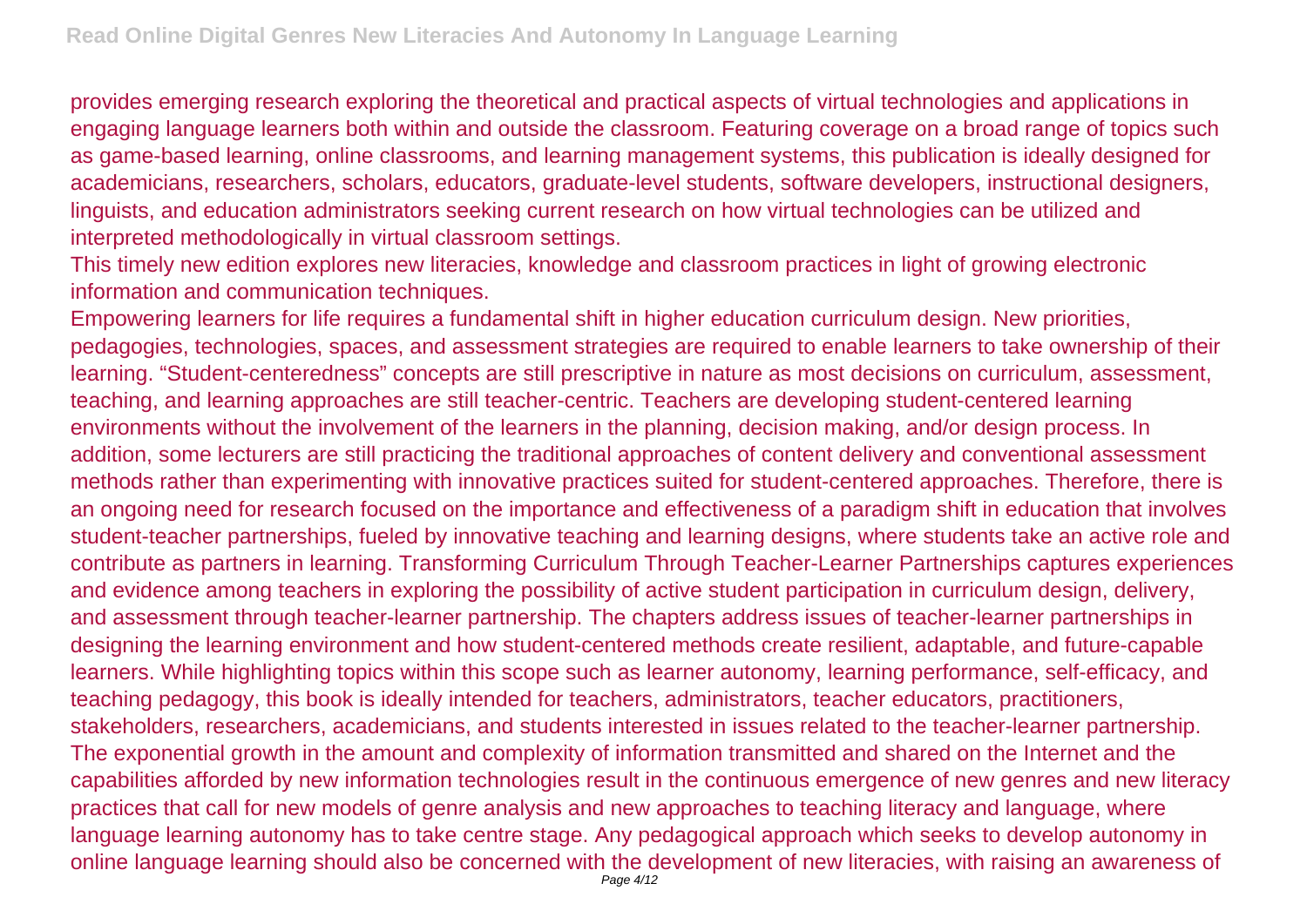digital texts and with the cognitive processes learners engage in when constructing meaning in hypertext. The purpose of this volume is to lay the foundations for an approach to online language learning which draws on the analysis of digital texts and of the practices and strategies involved in using such texts. With this aim in mind, this book incorporates and draws relations between research on digital genres, autonomy, electronic literacies and language learning tasks, combining theoretical reflections with pedagogical research. The chapters in this volume, written by researchers from different academic traditions, report research concerning digital genres, new literacy skills and the design of webtasks for effective language learning. These chapters will be useful resources for researchers and doctoral students interested in the development of autonomous language learning in digital environments.

Putting a multiliteracies framework at the center of the world language curriculum, this volume brings together collegelevel curricular innovations and classroom projects that address differences in meaning and worldviews expressed in learners' primary and target languages. Offering a rich understanding of languages, genres, and modalities as socioculturally situated semiotic systems, it advocates an effective pedagogy for developing learners' abilities to operate between languages. Chapters showcase curricula that draw on a multiliteracies framework and present various classroom projects that develop aspects of multiliteracies for language learners. A discussion of the theoretical background and historical development of the pedagogy of multiliteracies and its relevance to the field of world language education positions this book within the broader literature on foreign language education. As developments in globalization, accountability, and austerity challenge contemporary academia and the current structure of world language programs, this book shows how the implementation of a multiliteracies-based approach brings coherence to language programs, and how the framework can help to accomplish the goals of higher education in general and of language education in particular.

"How do students' online literacy practices intersect with online popular culture? In this book scholars from a range of countries including Australia, Lebanon, Nepal, Qatar, South Africa, Turkey, and the United States illustrate and analyze how literacy practices that are mediated through and influenced by popular culture create both opportunities and tensions for secondary and university students. The authors examine issues of theory, identity, and pedagogy as they address participatory popular culture sites such as fan forums, video, blogs, social networking sites, anime, memes, and comics and graphic novels. Uniquely bringing together scholarship about online literacy practices and the growing body of work on participatory popular culture, New Media Literacies and Participatory Popular Culture across Borders makes distinctive contributions to an emerging field of study, pushing forward scholarship about literacy and identity in crosscultural situations and advancing important conversations about issues of global flows and local responses to popular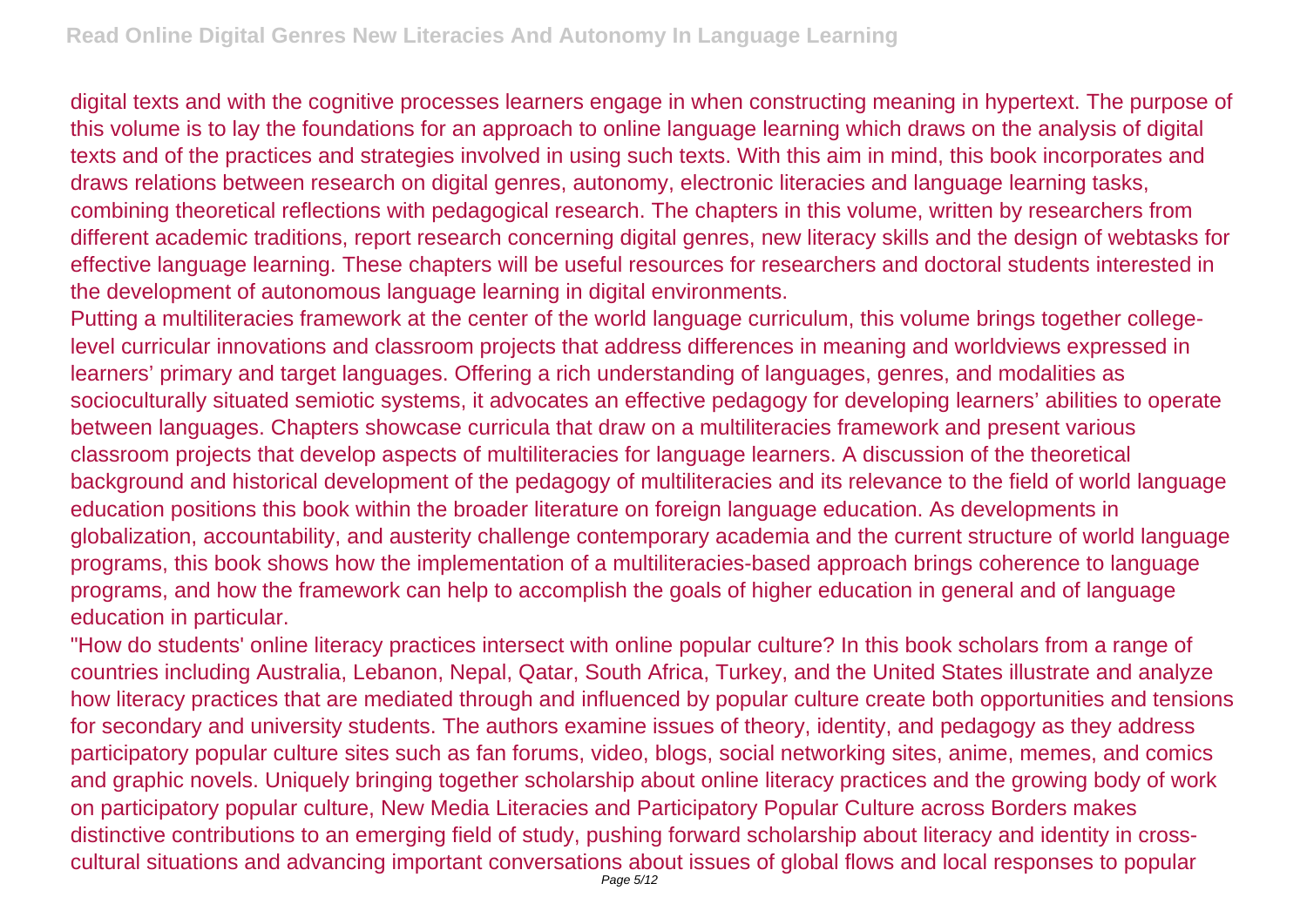## culture"-- Provided by publisher.

In today's digital world, we have multiple modes of meaning-making: sounds, images, hypertexts. Yet, within literacy education, even 'new' literacies, we know relatively little about how to work with and produce modally complex texts. In Working with Multimodality, Jennifer Rowsell focuses on eight modes: words, images, sounds, movement, animation, hypertext, design and modal learning. Throughout the book each mode is illustrated by cases studies based on the author's interviews with thirty people, who have extensive experience working with a mode in their field. From a song writer to a well known ballet dancer, these people all discuss what it means to do multimodality well. This accessible textbook brings the multiple modes together into an integrated theory of multimodality. Step-by-step, beginning with theory then exploring modes and how to work with them, before concluding with how to apply this in an investigation, each stage of working with multimodality is covered. Working with Multimodality will help students and scholars to: • Think about specific modes and how they function • Consider the implications for multimodal meaning-making • Become familiar with conventions and folk knowledge about given modes • Apply this same knowledge to their own production of media texts in classrooms Assuming no prior knowledge about multimodality and its properties, Working with Multimodality is designed to appeal to advanced undergraduate and postgraduate students interested in how learning and innovation is different in a digital and media age and is an essential textbook for courses in literacy, new media and multimodality within applied linguistics , education and communication studies.

In an age where the use of electronic media is expanding and the nature of traditional texts and text-based learning is changing, new literacies are becoming increasingly important in the school classroom. This volume examines how new literacies can be used in the English curriculum, and presents a series of research-based studies applied to every level of school-age education. The chapters examine: early literacy; picture books; the internet; secondary school English; and the problems of assessment in the new literacy age. This forward-thinking volume will be of interest to teachers and academics researching education, literacy, applied linguistics, and social semiotic theory.

This book examines everyday literacy in English as a foreign language (EFL). Focusing on the out-of-school literacy practices of teenagers in Athens, Greece, it challenges the notion that classrooms are the only contexts which provide exposure to English for learners. The author demonstrates that English can be a powerful resource for teenagers, as a symbolic tool granting them additional means of communication and self-expression. In doing so, she makes an original contribution to the areas of literacy, language education, and applied linguistics.

The ability to effectively communicate with individuals from different linguistic and cultural backgrounds is an invaluable asset. Learning a second language proves useful as students navigate the culturally diverse world; however, studying a second language can be difficult for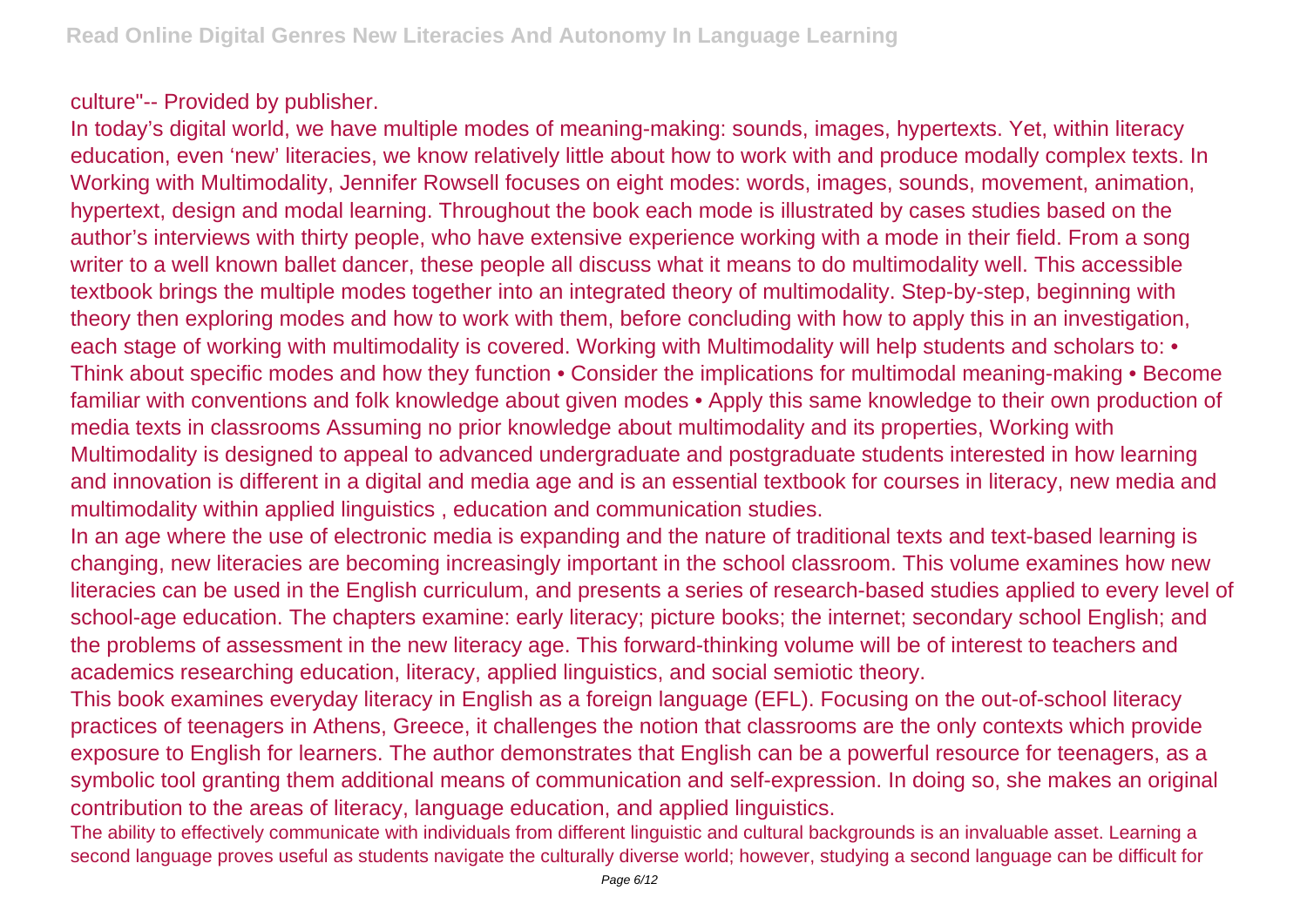learners who are not immersed in the real and natural environment of the foreign language. Also, changes in education and advancements in information and communication technologies pose a number of challenges for implementing and maintaining sound practices within technology-enhanced language learning (TELL). Cross-Cultural Perspectives on Technology-Enhanced Language Learning provides information on educational technologies that enable language learners to have access to authentic and useful language resources. Readers will explore themes such as language pedagogy, how specific and universal cultural contexts influence audio-visual media used in technologyenhanced language learning (TELL), and the use of English video games to promote foreign language learning. This book is a valuable resource for academicians, education practitioners, advanced-level students, and school administrators seeking to improve language learning through technology-based resources.

Digitalised learning with its promise of autonomy, enhanced learner choice, independence and freedom, is an intuitive and appealing construct but closer examination reveals it to be a rather simplistic proposition, raising the following questions. -What do we mean by autonomy? -What are we implying about the role of the teacher, the classroom, and interaction between learners? -What do we understand about the impact of technology on the ecology of the learning environment? This book describes the use of a Virtual Learning Environment (VLE) by a group of advanced English language learners in Mexico, comparing what students thought and what they did in response to the technology. The theoretical aim of the book is to work towards the construction of a theory of the development of autonomy and virtual learning in an EFL context. Enhanced understanding about the relationship between autonomy and technology has the potential to inform academics, software designers, materials writers, teacher educators, and teachers and to help learners in their quest to acquire a foreign language.

Multiliteracies and Early Years Innovation: Perspectives from Finland and Beyond brings together internationally renowned scholars to investigate and reflect upon the significance of introducing multiliteracies in the education of children (0–8 years old) and the challenge of enhancing professional development opportunities of early years practitioners. The book brings together curriculum innovation and reform and the changing media ecology of young children's learning lives in a single volume. It provides insights into Finnish early years education in terms of policy, practice, and research with a specific focus on the enhancement of children's multiliteracies. Case studies from around the world explore co-developing practices between researchers and teachers, the development of communities and the ways in which different classroom interventions draw on new kinds of teacher knowledge. This book will appeal to academics, researchers, and postgraduate students with an interest in early years education, literacy education, the sociology of digital culture, school reform, teacher education, and comparative education.

The theme of the conference this year was Critical CALL, drawing inspiration from the work carried out in the broader field of Critical Applied Linguistics. The term 'critical' has many possible interpretations, and as Pennycook (2001) outlines, has many concerns. It was from these that we decided on the conference theme, in particular the notion that we should question the assumptions that lie at the basis of our praxis, ideas that have become 'naturalized' and are not called into question. Over 200 presentations were delivered in 68 different sessions, both in English and Italian, on topics related specifically to the theme and also more general CALL topics. 94 of these were submitted as extended papers and appear in this volume of proceedings.

Comunicación especializada y divulgación en la red: aproximaciones basadas en corpus adopta un enfoque basado en corpus para analizar los principales rasgos discursivos de la divulgación y de la comunicación especializada en español. El volumen presenta un modelo teórico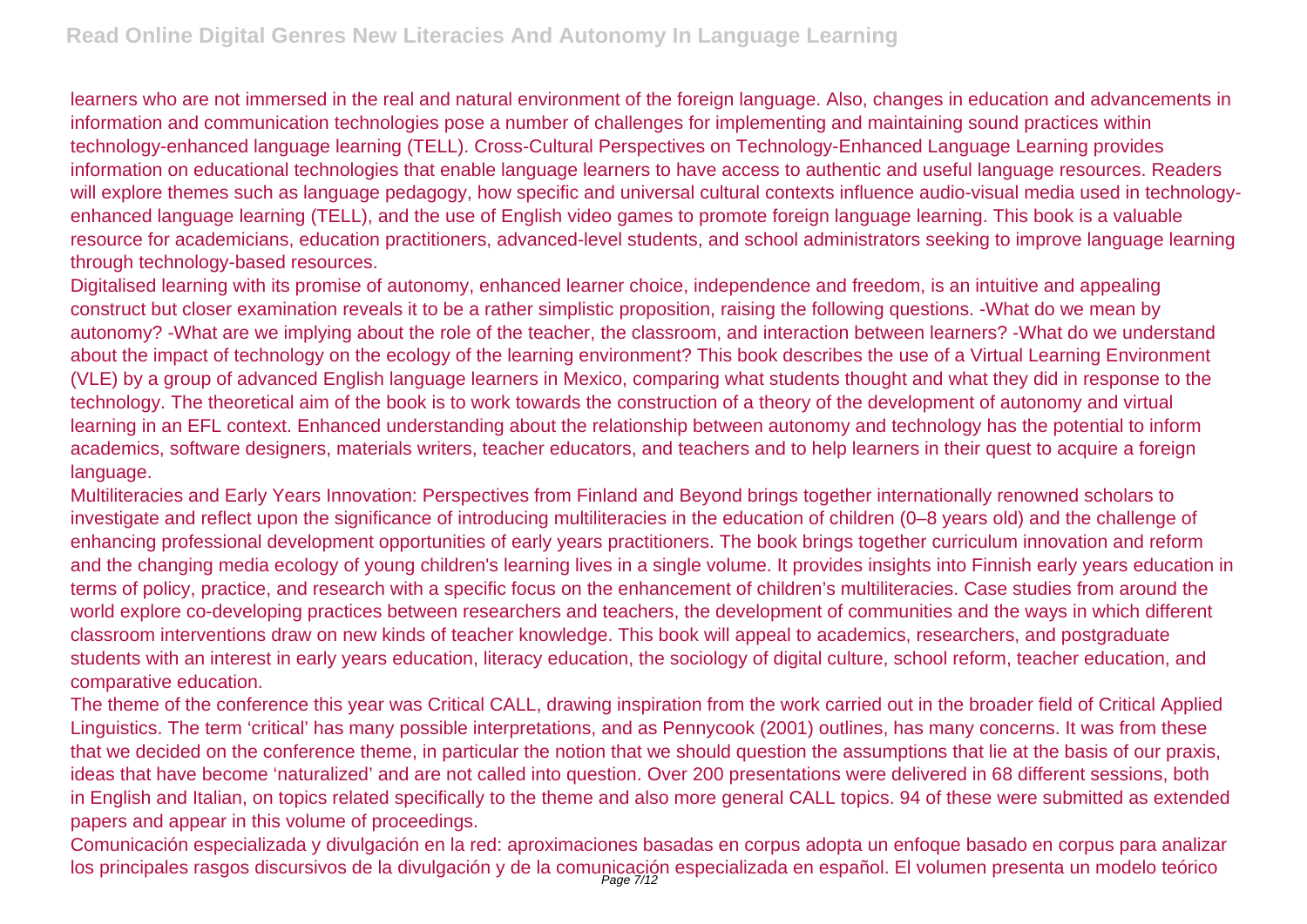para el estudio de la divulgación en los géneros digitales y lo aplica a una serie de estudios de caso que analizan diferentes rasgos (entre otros, la metáfora, la polifonía o los encuadres discursivos) que permiten caracterizar cómo se comunican contenidos especializados a un público lego. La investigación se basa en el corpus WebLesp, que contiene distintos géneros digitales en cuatro ámbitos sectoriales: medicina, derecho, economía y ciencia. El volumen se dirige a investigadores expertos y principiantes, así como a alumnado y profesorado, interesados en la lingüística española, el análisis de género, el análisis del discurso, el español para fines específicos y la lingüística de corpus. Comunicación especializada y divulgación en la red: aproximaciones basadas en corpus presents a corpus-based approach to the study of the key features of popularization and specialised communication in Spanish. Providing a theoretical framework for the study of popularization in web genres, this book proposes a series of case studies exploring a range of features (including metaphor, polyphony and discourse frames) that contribute to characterise how specialised knowledge is communicated to lay audiences. The research is based on the WebLesp corpus, containing different web genres pertaining to four major domains; law, economics, medicine, and science. This will be of particular interest to researchers and advanced students in Spanish Linguistics, Genre Analysis, Discourse Analysis, Spanish for Specific Purposes and Corpus Linguistics.

This book presents research on the intersection of self-study research, digital technologies, and the development of future-oriented practices in teacher education. It explores the changing teacher education landscape by considering issues that are central to doing self-study: context and location; data access, generation and analysis; social and personal media; forms and transformations of pedagogy; identity; and ethics in an increasingly digital world. Self-study research on, with, and around digital technologies is highly significant in education where the rapid development and ubiquity of such technologies are an integral part of teacher educators' everyday pedagogical and research practices. Blended and virtual environments are now not only commonplaces in which to teach about teaching but also to research about teaching. The book highlights how digital technologies can enhance the pedagogies and knowledge base of teacher education research and practice while remaining circumspect of grandiose claims. Each chapter addresses aspects of doing self-study with educational technology, and provides issues for discussion and debate for readers wanting to engage in self-study.

This book provides a research-led guide to public speaking in English, using the foundations of applied linguistics research to analyse elements of spoken presentation, including content, form, persona and audience interaction. The author also introduces and analyses case studies of what she calls 'the New Oratory', examining such modern speaking formats as the three-minute-thesis presentation, the investor pitch and TED talks, making this book a cutting-edge exploration of how public speaking is conducted in an increasingly digitalised world. It provides essential advice for non-native English speakers and speakers of English as a Second Language (ESL) whose work or study requires them to present in English, but will also be of interest to students and scholars of applied linguistics and business communication. In this collection, the authors put forth different philosophical conceptions of "hacking education" in response to the educational, societal, and technological demands of the 21st century. Teacher Educators are encouraged to draw on the collection to rethink how "hacking education" can be understood simultaneously as a "praxis" informed by desires for malice, as well as a creative site for us to reconsider the possibilities and limitations of teaching and learning in a digital era. How do we hack beyond the limits of circumscribed experiences, regulated subjective encounters with knowledge and the limits imposed by an ever constrained 21st century schooling system in the hopes of imagining better and more meaningful futures? How do we foster ingenuity and learning as the end itself (and not learning as economic imperative) in a world where technology, in part, positions individuals as zombie-like and as an economic end in itself? Can we "hack" education in such a way that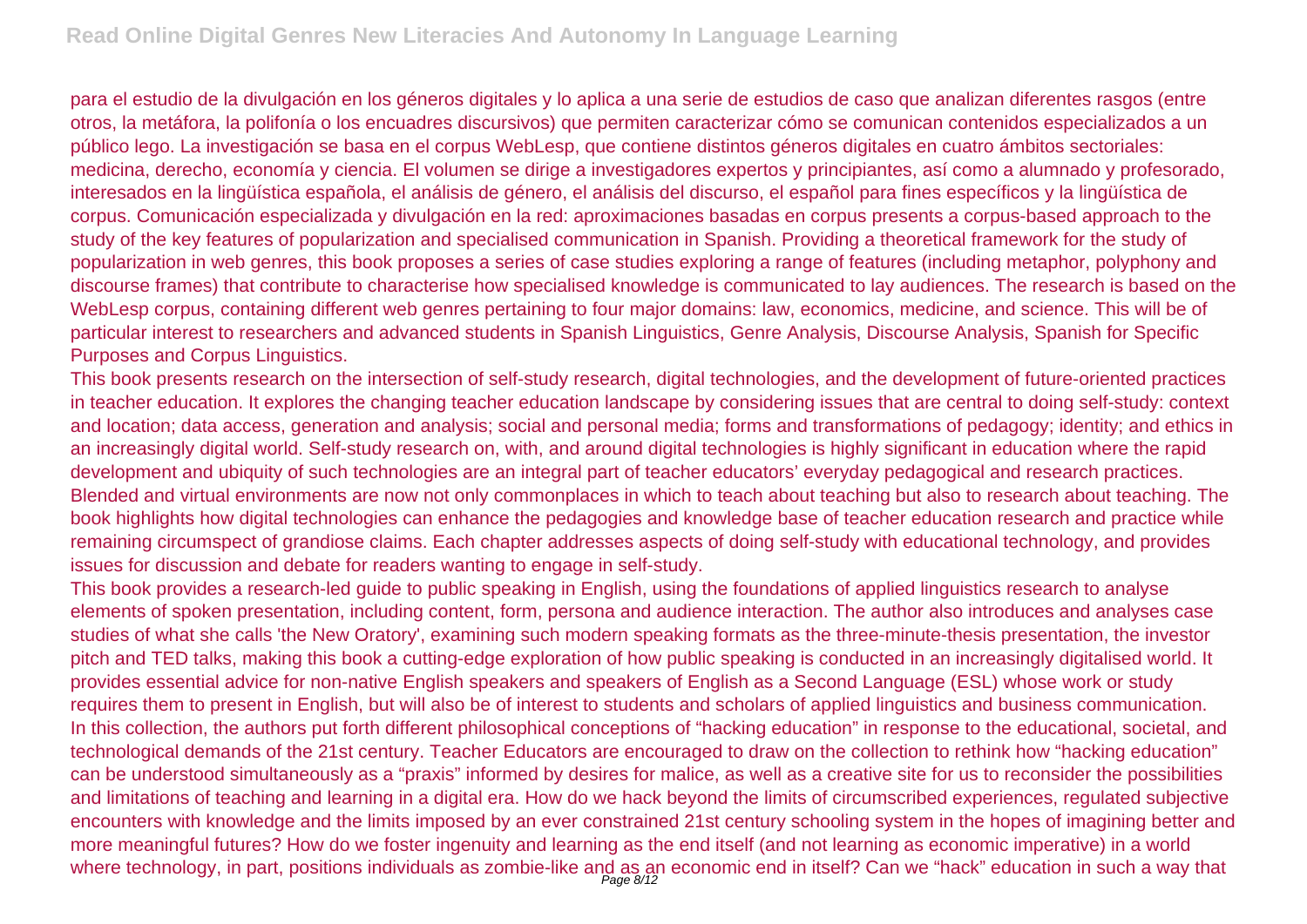helps to mitigate the black hat hacking that increasingly lays ruin to individual lives, government agencies, and places of work? How can we, as educators, facilitate the curricular and pedagogical processes of reclaiming the term hacking so as to remember and remind ourselves that hacking's humble roots are ultimately pedagogical in its very essence? As a collection of theoretical and pedagogical pieces, the chapters in the collection are of value to both scholars and practitioners who share the same passion and commitment to changing, challenging and reimagining the script that all too often constrains and prescribes particular visions of education. Those who seek to question the nature of teaching and learning and who seek to develop a richer theoretical vocabulary will benefit from the insightful and rich collection of essays presented in this collection. In this regard, the collection offers something for all who might wish to rethink the fundamental dynamics of education or, as Morpheus asks of Neo in The Matrix, bend the rules of conventional ways of knowing and being.

This book looks beyond the classroom, and focuses on out-of-class autonomous use of technology for language learning, discussing the theoretical frameworks, key findings and critical issues. The proliferation of digital language learning resources and tools is forcing language education into an era of unprecedented change. The book will stimulate discussions on how to support language learners to construct quality autonomous technology-mediated out-of-class learning experience outside the classroom and raise greater awareness of and research interest in this field. Out-of-class learning constitutes an important context for human development, and active engagement in out-of-class activities is associated with successful language development. With convenient access to expanded resources, venues and learning spaces, today's learners are not as dependent on in-class learning as they used to be. Thus, a deeper understanding of the terrain of out-of-class learning is of increasing significance in the current educational era. Technology is part and parcel of out-of-class language learning, and has been a primary source that learners actively use to construct language learning experience beyond the classroom. Language learners of all ages around the world have been found to actively utilize technological resources to support their language learning beyond formal language learning contexts. Insights into learners' out-of-class autonomous use of technology for language learning are essential to our understanding of out-of-class learning and inform educators on how language learners could be better supported to maximize the educational potentials of technology to construct quality out-of-class learning experience.

By the co-author of Language Online, this book builds on the earlier work while focusing on multilingualism in the digital world. Drawing on a range of digital media – from email to chatrooms and social media such as Facebook, Instagram, and YouTube – Lee demonstrates how online multilingualism is closely linked to people's offline literacy practices and identities, and examines the ways in which people draw on multilingual resources in their internet participation. Bringing together central concepts in sociolinguistics and internet linguistics, the eight chapters cover key issues such as: language choice code-switching identities language ideologies minority languages online translation. Examples in the book are drawn from both all the major languages and many lesser-written ones such as Chinese dialects, Egyptian Arabic, Irish, and Welsh. A chapter on methodology provides practical information for students and researchers interested in researching online multilingualism from a mixed methods and practice-based approach. Multilingualism Online is key reading for all students and researchers in the area of multilingualism and new media, as well as those who want to know more about languages in the digital world.

Proceedings of the 2014 EUROCALL Conference, which was held from the 20th to the 23rd of August 2014 at the University of Groningen, The Netherlands.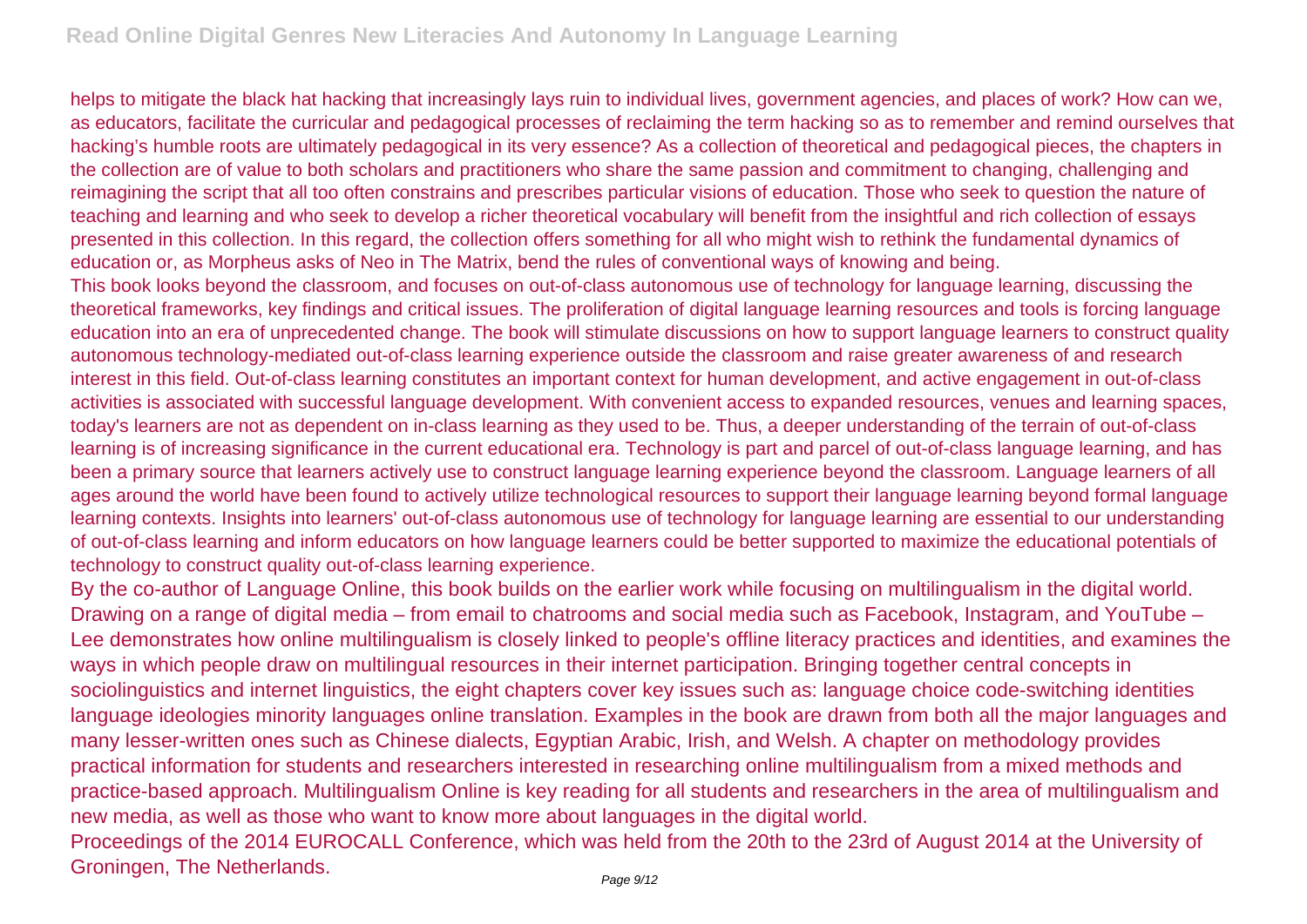## Digital Genres, New Literacies and Autonomy in Language LearningCambridge Scholars Publishing

Few resources exist to give literacy teacher educators a comprehensive view of effective, innovative practices in their field, making this uniquely practical volume an important addition to the literature. Each chapter describes research findings and pedagogical methods, with an emphasis on what teachers really need to know to succeed. Woven into the text are more than 30 detailed activities and assignments to support teacher development, written by outstanding teacher educators. Links to professional teaching standards and the Common Core State Standards are highlighted throughout. Supplemental materials, including forms, checklists, and handouts, can be downloaded and printed in a convenient 8 1/2" x 11" size.

New technologies are constantly transforming traditional notions of language use and literacy in online communication environments. While previous research has provided a foundation for understanding the use of new technologies in instructed second language environments, few studies have investigated new literacies and electronic discourse beyond the classroom setting. This volume seeks to address this gap by providing corpus-based and empirical studies of electronic discourse analyzing social and linguistic variation as well as communicative practices in chat, discussion forums, blogs, and podcasts. Several chapters also examine the assessment and integration of new literacies. This volume will serve as a valuable resource for researchers, teachers, and students interested in exploring electronic discourse and new literacies in language learning and teaching.

This comprehensive exploration of theoretical and practical aspects of out-of-class teaching and learning from a variety of perspectives and in various settings around the world includes a theoretical overview of the field, 11 data-based case studies and practical advice on materials development for independent learning.

Recent years have seen a growing interest in the pedagogical benefits of digital games, which have the potential to engage learners and to encourage interaction in the target language. The use of digital games in language education is based on the premise that successful learning is integrated into the sociocultural context of learners' lives and encourages collaboration and lifelong learning, bridging learning within and outside the language classroom. However, the potential of digital games has not been properly investigated from a second language learning and teaching perspective. This volume presents the first dedicated collection of papers to bring together the state-of-the-art in research into game-based learning. It includes theoretical, empirical, and practice-oriented contributions and as such will appeal to anyone with an interest in the most recent developments in language education.

This four volume set provides authoritative voices commenting on the most important areas of literacy across the lifespan. The Routledge Handbook of English Language Teaching is the definitive reference volume for postgraduate and advanced undergraduate students of Applied Linguistics, ELT/TESOL, and Language Teacher Education, and for ELT professionals engaged in in-service teacher development and/or undertaking academic study. Progressing from 'broader' contextual issues to a 'narrower' focus on classrooms and classroom discourse, the volume's inter-related themes focus on: ELT in the world: contexts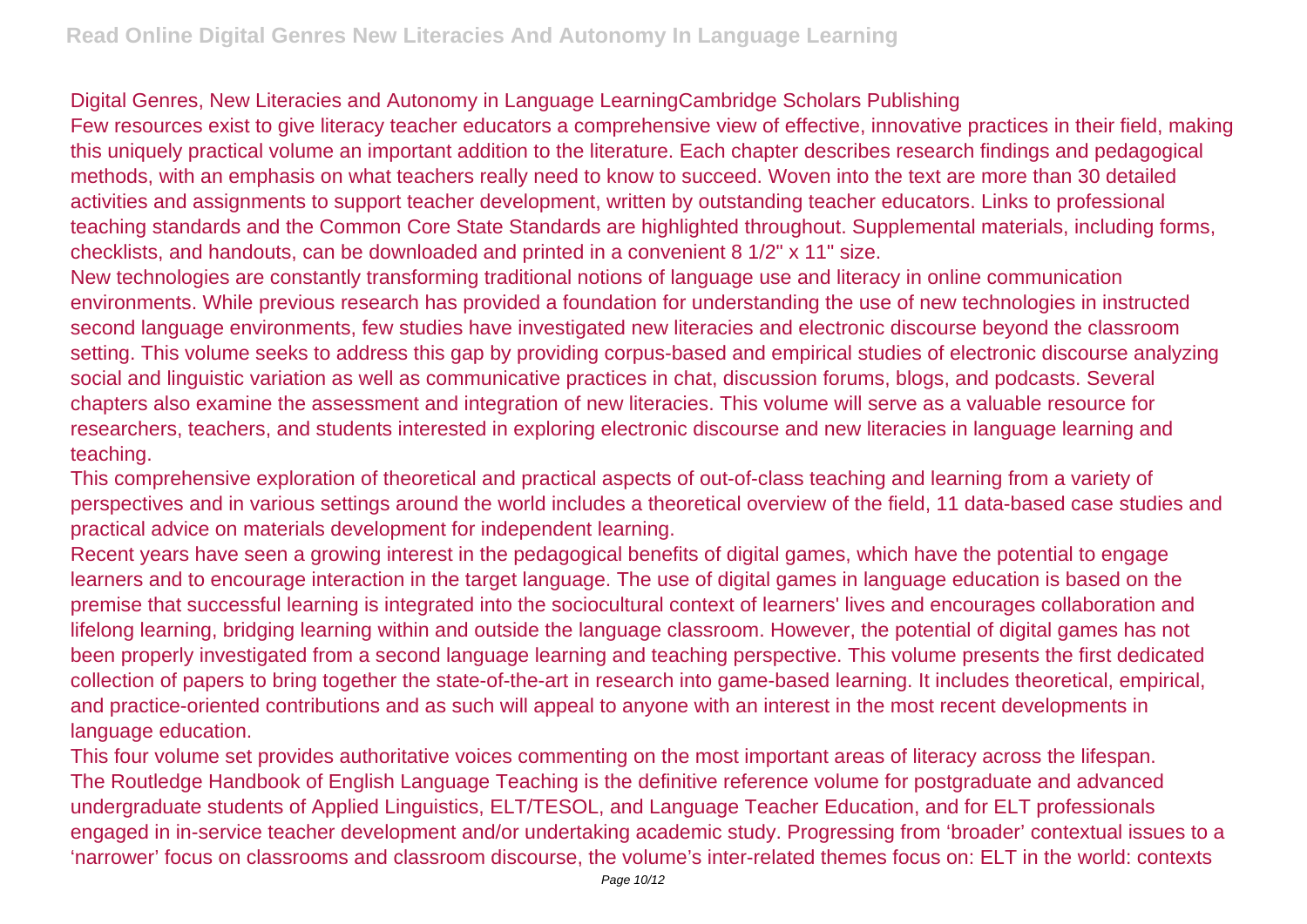and goals planning and organising ELT: curriculum, resources and settings methods and methodology: perspectives and practices second language learning and learners teaching language: knowledge, skills and pedagogy understanding the language classroom. The Handbook's 39 chapters are written by leading figures in ELT from around the world. Mindful of the diverse pedagogical, institutional and social contexts for ELT, they convincingly present the key issues, areas of debate and dispute, and likely future developments in ELT from an applied linguistics perspective. Throughout the volume, readers are encouraged to develop their own thinking and practice in contextually appropriate ways, assisted by discussion questions and suggestions for further reading that accompany every chapter. Advisory board: Guy Cook, Diane Larsen-Freeman, Amy Tsui, and Steve Walsh Technology has permanently altered and optimized the field of education. With the assistance of innovative tools, such as multimedia technology, instructors can create a positive impact on students' learning experience. Cases on Audio-Visual Media in Language Education includes comprehensive coverage and scholarly insights on the latest trends in technology-assisted language learning techniques. Highlighting a range of perspectives on topics such as intercultural competence, student engagement, and online learning, this case book is ideally designed for educators, researchers, academics, practitioners, and professionals interested in the application of audio-visual media in contemporary teaching practices.

In a globalized society, individuals in business, government, and a variety of other fields must frequently communicate and work with individuals of different cultures and backgrounds. Effectively bridging the culture gap is critical to success in such scenarios. Cross-Cultural Interaction: Concepts, Methodologies, Tools, and Applications explores contemporary research and historical perspectives on intercultural competencies and transnational organizations. This three-volume compilation will present a compendium of knowledge on cultural diversity and the impact this has on modern interpersonal interactions. Within these pages, a variety of researchers, scholars, professionals, and leaders who interact regularly with the global society will find useful insight and fresh perspectives on the field of cross-cultural interaction. New literacies, globally popular among children and adolescents in and out of school contexts, are challenging educators and institutions to rethink pedagogies. As educators begin to embrace the pedagogical possibilities of multimodal texts and digital practices, they are exploring the complexities of assessing these new literacies. The essays in this book explore what it means to assess the sophisticated textual engagements of new literacies, including reading and writing online, social networking, gaming, multimodal composing, and creating virtual identities. Chapters offer practical examples of new literacies, and examine how assessment provides insight into the diverse ways in which language is conceived, valued, and used to inform the literate lives of its twenty-first century users. Scholars and educators will find this collection full of rich understanding of the assessment concerns raised by new communication practices, youth culture, digital engagements, and semiotic diversification.

Provides a comprehensive and unique examination of global language learning outside of the formal school setting Authored by a prominent team of international experts in their respective fields, The Handbook of Informal Language Learning is a one-of-a-kind reference work and it is a timely and valuable resource for anyone looking to explore informal language learning outside of a formal education environment. It features a comprehensive collection of cutting edge research areas exploring the cultural and historical cases of informal language learning, along with the growing area of digital language learning, and the future of this relevant field in national development and language education. The Handbook of Informal Language Learning examines informal language learning from both theoretical and practical perspectives.